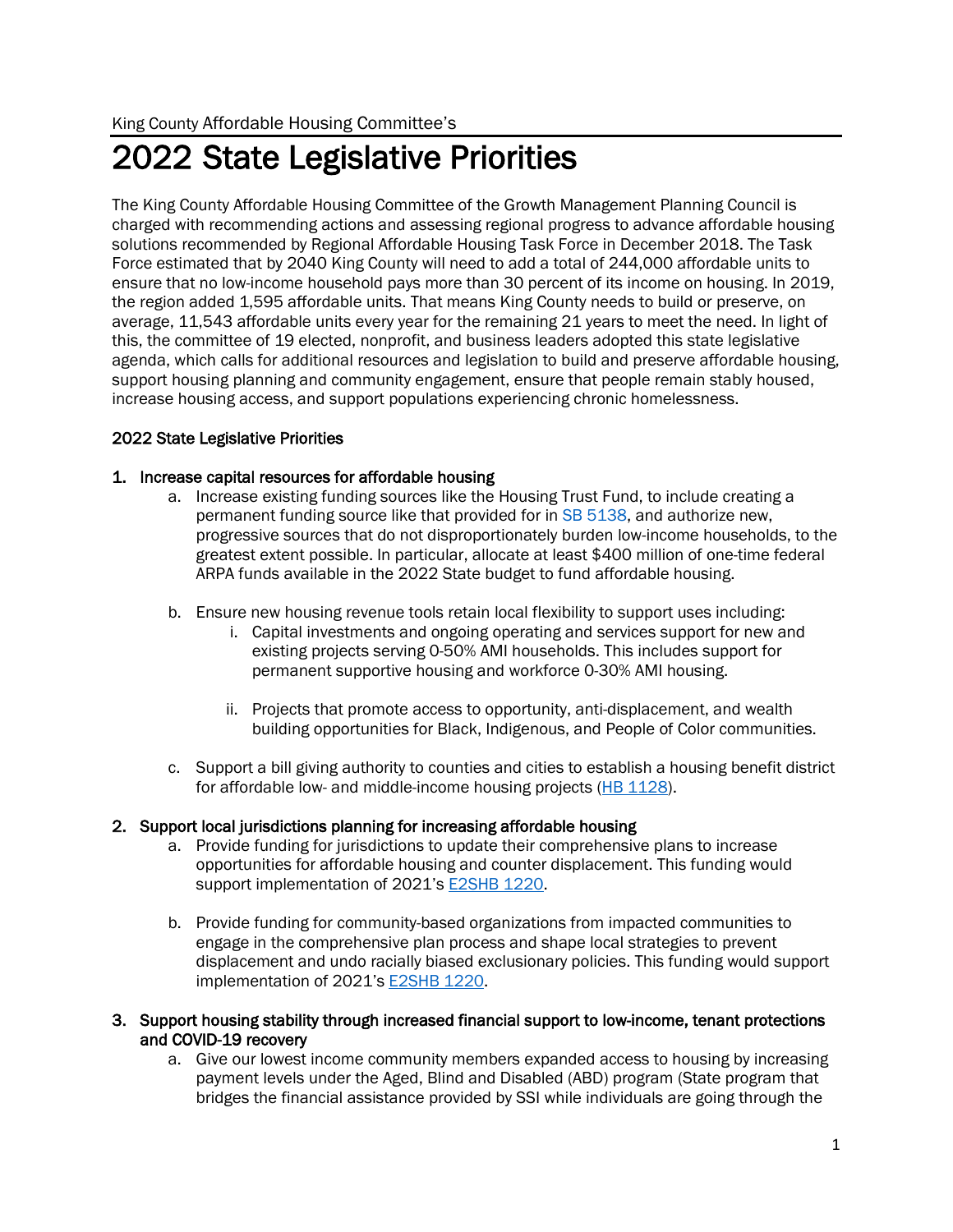lengthy federal Supplemental Security Insurance (SSI) application process); and continue the existing Housing and Essential Needs (HEN) voucher pilot program, which allows individuals to retain HEN vouchers even though they have moved from ABD to SSI.

- b. Support housing stability as part of COVID-19 recovery by maintaining and strengthening current pandemic-related renter protections.
- c. Pass the Housing Justice Act to ban discrimination against renters based on a prior criminal record [\(SB 6490](https://gcc02.safelinks.protection.outlook.com/?url=https%3A%2F%2Fapp.leg.wa.gov%2Fbillsummary%3FBillNumber%3D6490%26Initiative%3Dfalse%26Year%3D2019&data=04%7C01%7Cmdaffern%40kingcounty.gov%7Cd2a90daacc8042470d7a08d9a0b58482%7Cbae5059a76f049d7999672dfe95d69c7%7C0%7C0%7C637717523751791745%7CUnknown%7CTWFpbGZsb3d8eyJWIjoiMC4wLjAwMDAiLCJQIjoiV2luMzIiLCJBTiI6Ik1haWwiLCJXVCI6Mn0%3D%7C1000&sdata=2ILOLLJV6PZiSO53j99Uy2QmLFiaG7rm1lGBu6XCuKU%3D&reserved=0)[/HB 2878](https://gcc02.safelinks.protection.outlook.com/?url=https%3A%2F%2Fapp.leg.wa.gov%2Fbillsummary%3FBillNumber%3D2878%26Chamber%3DHouse%26Year%3D2019&data=04%7C01%7Cmdaffern%40kingcounty.gov%7Cd2a90daacc8042470d7a08d9a0b58482%7Cbae5059a76f049d7999672dfe95d69c7%7C0%7C0%7C637717523751791745%7CUnknown%7CTWFpbGZsb3d8eyJWIjoiMC4wLjAwMDAiLCJQIjoiV2luMzIiLCJBTiI6Ik1haWwiLCJXVCI6Mn0%3D%7C1000&sdata=rTO5BAXAFJUDPiD3M23J0H5IWMJyQpYc3Gz4BGZ2QVM%3D&reserved=0) from 2020).

## 4. Preserve the supply of affordable housing

- a. Pass a Real Estate Excise Tax Exemption for affordable housing. The legislature passed [HB 2634](https://app.leg.wa.gov/billsummary?BillNumber=2634&Initiative=false&Year=2019) in 2020, but it was vetoed due to pandemic-related budget concerns. Enacting this exemption would contribute to the committee's efforts to preserve the existing supply of affordable housing in King County by incentivizing property sales to non-profit or public entities and lowering the cost of property purchases.
- b. Preserve manufactured housing communities. Support state policies that provide tenants and nonprofit organizations the opportunity to purchase manufactured housing communities [\(HB 1100\)](https://gcc02.safelinks.protection.outlook.com/?url=https%3A%2F%2Fapp.leg.wa.gov%2Fbillsummary%3FBillNumber%3D1100%26Year%3D2021%26Initiative%3Dfalse&data=04%7C01%7Cmdaffern%40kingcounty.gov%7C4dad8cc9c0e642dfb6ed08d9a3171d1b%7Cbae5059a76f049d7999672dfe95d69c7%7C0%7C0%7C637720141939498872%7CUnknown%7CTWFpbGZsb3d8eyJWIjoiMC4wLjAwMDAiLCJQIjoiV2luMzIiLCJBTiI6Ik1haWwiLCJXVCI6Mn0%3D%7C1000&sdata=FrEMQMmwXqLiFCI0Y%2Bk7SrMgtxD%2FEU%2FBnfqWvoyYJ2g%3D&reserved=0) and require longer notices for closures of manufactured housing communities [\(SB 5079\)](https://gcc02.safelinks.protection.outlook.com/?url=https%3A%2F%2Fapp.leg.wa.gov%2Fbillsummary%3FBillNumber%3D5079%26Initiative%3Dfalse%26Year%3D2021&data=04%7C01%7Cmdaffern%40kingcounty.gov%7C4dad8cc9c0e642dfb6ed08d9a3171d1b%7Cbae5059a76f049d7999672dfe95d69c7%7C0%7C0%7C637720141939508828%7CUnknown%7CTWFpbGZsb3d8eyJWIjoiMC4wLjAwMDAiLCJQIjoiV2luMzIiLCJBTiI6Ik1haWwiLCJXVCI6Mn0%3D%7C1000&sdata=X6l%2BsQDeNIA8u73yIPELg%2FhC67kuZKvfyMaDAKRvLeA%3D&reserved=0). There are currently over 8,600 households living in manufactured housing communities – almost entirely in suburban King County. These communities represent a vital affordable housing resource for low-income people in King County and many are at risk of closure, redevelopment, or substantial pad rent increases.

## 5. Increase capital, services, and operations & maintenance resources for permanent supportive housing for populations experiencing chronic homelessness

- a. Support the Health & Homes Act of 2022
	- i. Immediately expand the supportive housing supply statewide by prioritizing a substantial portion of ARPA dollars for a dedicated fund to reduce unsheltered homelessness through the rapid acquisition of currently available housing units for quick conversion into transitional or affordable housing, for populations experiencing chronic homeless.
	- ii. Increase case management by investing \$60 million for services, such as substance use disorder and mental health treatment, and expand case management to assist in navigating persons experiencing homelessness into emergency shelters and permanent housing solutions.
	- iii. Expand Apple Health state funding to establish an ongoing revenue stream for medically necessary supportive housing by authorizing select doctors and nurse practitioners to write a prescription for income qualified affordable housing, including capital construction, services, and operations & maintenance dollars. Partner with Housing Authorities, Public Development Authorities, and certified non-profit housing developers to bond against the revenue stream and develop and operative medically prescribed permanent supportive housing programs for populations experiencing chronic homeless.

Approved November 17, 2021 by the Affordable Housing Committee of the King County Growth Management Planning Council with three abstentions.